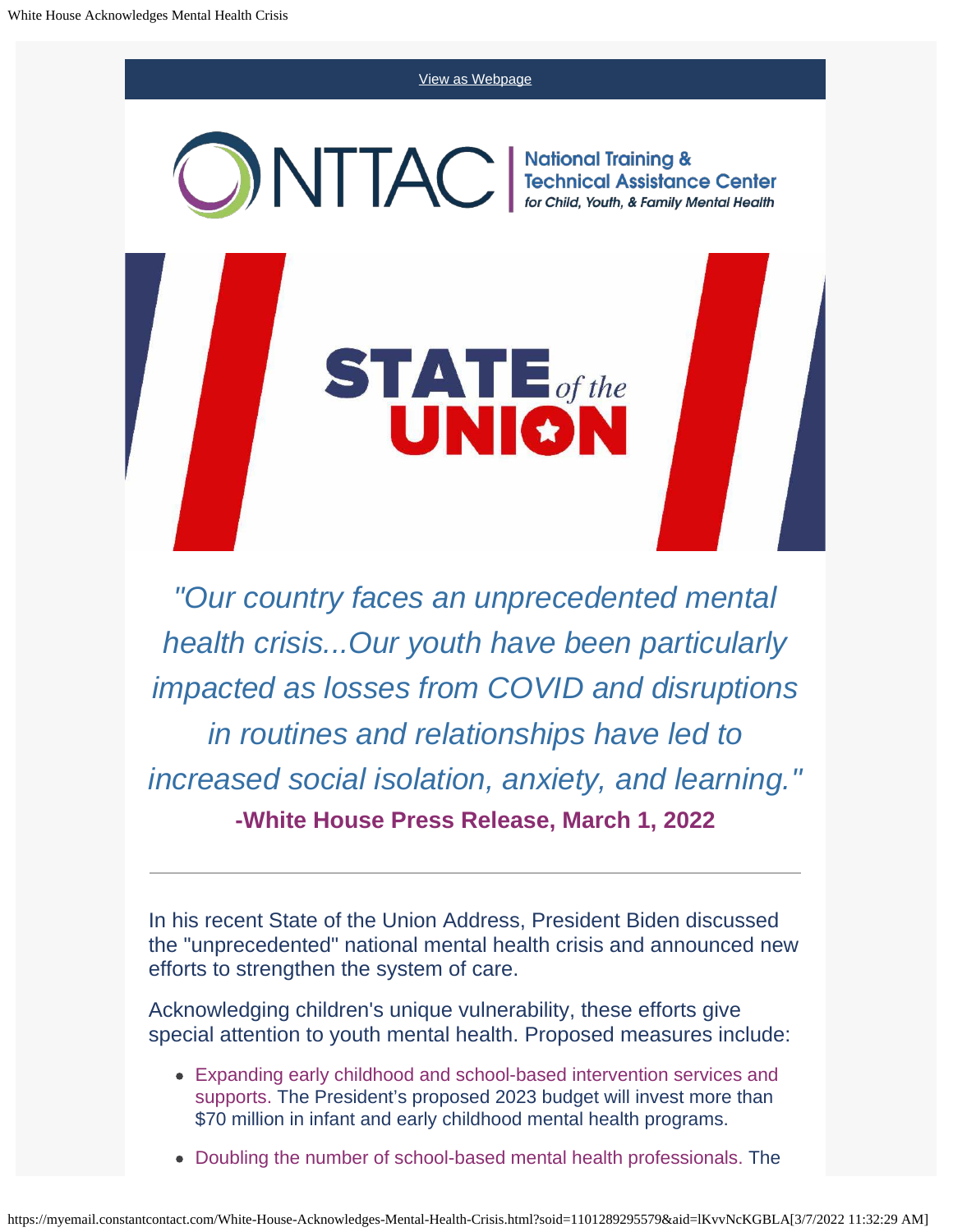President will add \$1 billion to his proposed 2023 budget to help schools hire additional counselors, school psychologists, and other health professionals.

- Instituting stronger online protections for young people, including prioritizing safety by design standards and practices for online platforms, products, and services.
- Calling on Congress to ban excessive data collection on and targeted advertising online for children and young people.
- Expanding the supply, diversity, and cultural competency of the behavioral health workforce by investing \$700 million in training programs, scholarships, minority fellowships, and loan repayment programs.
- Investing \$135 million over three years into training health care providers on suicide prevention and behavioral health.
- Continuing grant programs to support health systems in preventing burnout, relieving workplace stressors, administering stress first aid, and increasing access to high-quality mental health care for the frontline health care workforce.

*Interested to dive deeper into these strategies for strengthening mental health across the nation?*

*Read the White House's [Fact Sheet](https://www.whitehouse.gov/briefing-room/statements-releases/2022/03/01/fact-sheet-president-biden-to-announce-strategy-to-address-our-national-mental-health-crisis-as-part-of-unity-agenda-in-his-first-state-of-the-union/), released on March 1, 2022.*

**[Access the White House's March 1, 2022 Fact Sheet >](https://www.whitehouse.gov/briefing-room/statements-releases/2022/03/01/fact-sheet-president-biden-to-announce-strategy-to-address-our-national-mental-health-crisis-as-part-of-unity-agenda-in-his-first-state-of-the-union/)**

*Want to learn more about helping children and families thrive?*

*Visit the [NTTAC website](https://nttacmentalhealth.org/) for resources and upcoming events!*

**[Visit the NTTAC Website >](https://nttacmentalhealth.org/)**

**Request No-Cost Training or Technical Assistance from NTTAC** [tinyurl.com/RequestNTTAC-TTA](https://tinyurl.com/RequestNTTAC-TTA)